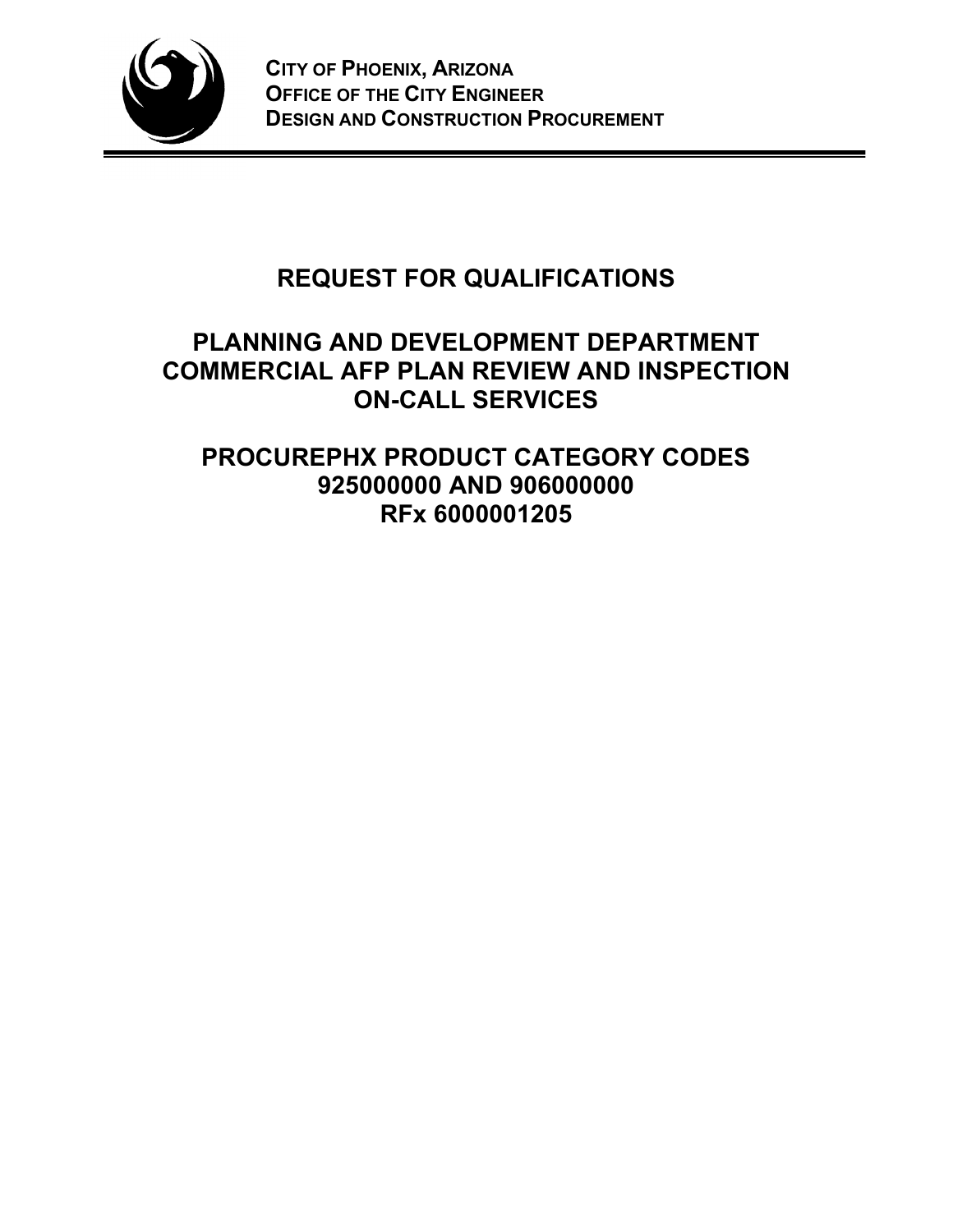### REQUEST FOR QUALIFICATIONS

The City of Phoenix is seeking up to twelve qualified consulting firms to provide Commercial AFP Plan Review and Inspection On-Call Services for the Planning and Development Department from May 1, 2022 through April 30, 2024.

#### **SECTION I – SCOPE OF WORK**

The firms will be responsible for providing services including, but not limited to, reviews of plans and inspections of new construction, alterations, and repairs submitted by commercial property owners for compliance with the Phoenix Building Construction Code and Fire Code. Interested firms must have commercial experience conducting code reviews of, preparing plans for, or inspecting new construction, alteration, and repair for submission to local jurisdictions. Individuals accepting this assignment will work under the direction of the Planning and Development Department. The consultant will provide vehicles, fuel, code books, laptop/tablet, cellular phones, and personal protection equipment for the field inspection team. Cell phones and laptop/tablet must have full field internet connectivity. Inspections must be entered in real time during the workday and consultant must provide technical support for their equipment.

Categories of work include:

- Building including Structural
- Plumbing / Mechanical
- Electrical
- Energy
- Fire

Required insurance coverage includes General Liability and Professional Liability/Errors and Omissions of not less than \$1,000,000 per claim and an annual aggregate of \$2,000,000; statutory workers' compensation insurance and automobile insurance is required.

Firms must also provide a single point of contact person to coordinate the plan review and inspection process between the City of Phoenix and the consultant. The fee for these project/permit specific assignments will not exceed 75% of the prevailing plan review fee as authorized by the Phoenix City Code, Appendix A.2.

Licenses and Certifications shall meet the requirements of the City of Phoenix and the State of Arizona. No out of state travel will be paid.

The service contract contains a Conflict-of-Interest clause prohibiting the consultant from engaging in the review of any plans or inspections of buildings which plans have been prepared by the consultant or any member of the consultant's firm for design services for commercial AFP construction within the City of Phoenix boundaries during the contract term.

#### **SECTION II - PRE-SUBMITTAL MEETING**

A pre-submittal meeting will be held at 10:30 a.m., Phoenix time on Thursday, January 13, 2022, via WebEx. At this meeting, City staff will discuss the scope of work, general project requirements, and respond to questions from the attendees. It is strongly recommended that interested firms attend the presubmittal meeting. Inquiries regarding the project scope outside of this pre-submittal meeting must be directed to the Contracts Specialist.

The pre-submittal meeting will include five additional Planning and Development On-Call Services.

#### **PRE-SUBMITTAL MEETING WEBEX INFORMATION:**

#### **Join from the meeting link**

https://cityofphoenix.webex.com/cityofphoenix/j.php?MTID=mcc69a8766b3cc9e6854368fa40bf2ab8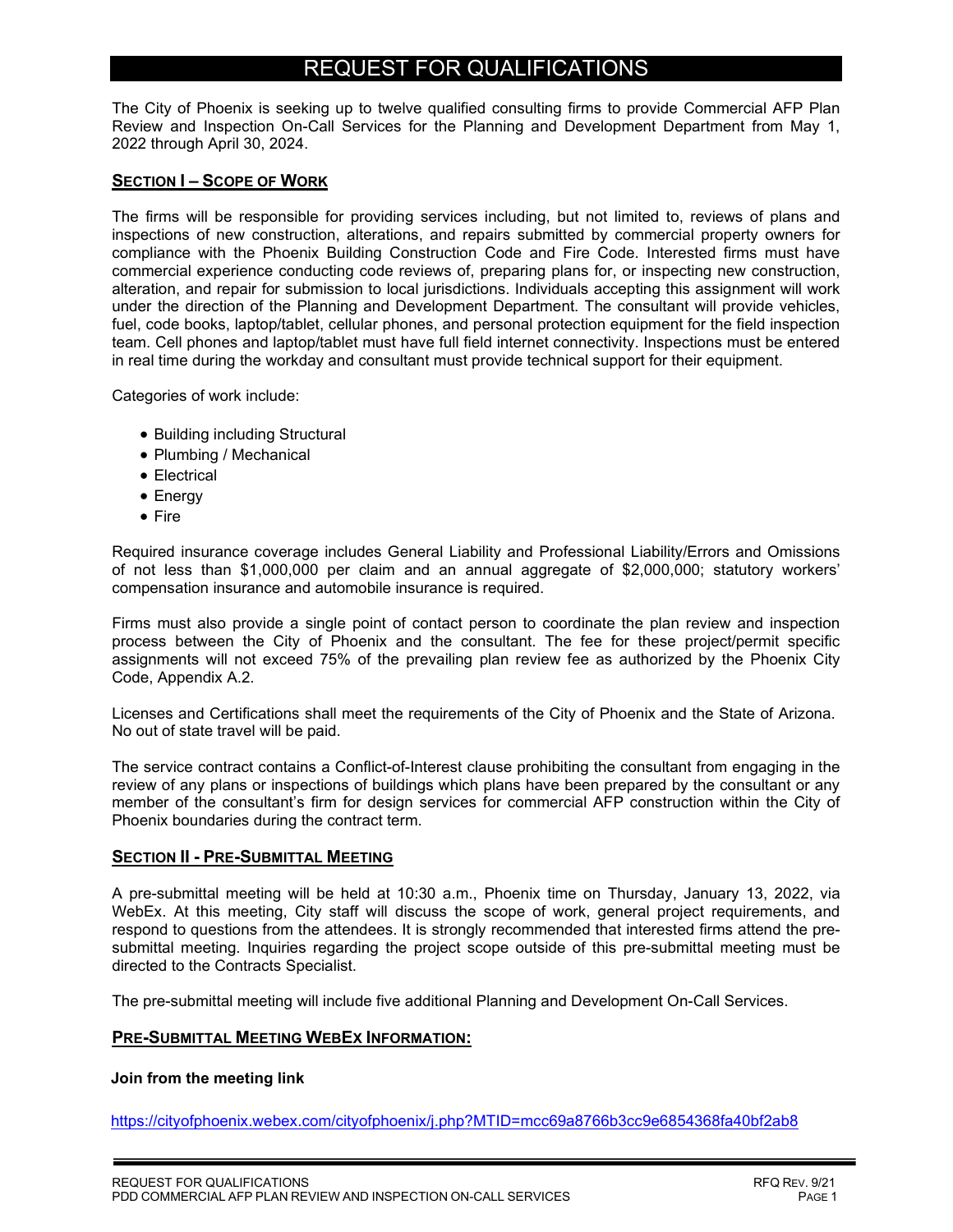#### **Join by meeting number**

Meeting number (access code): 2454 074 2217

#### **Join by phone**

+1-415-655-0001 US Toll

Need help? Go to https://help.webex.com

#### **SECTION III - STATEMENT OF QUALIFICATIONS EVALUATION CRITERIA**

Firms will be selected through a qualifications-based selection process based on the criteria below. Subcriteria are listed in order of importance in relation to project services. *City of Phoenix project experience is not required*.

#### **A. Experience of the Firm (maximum 250 points)**

Describe the experience and qualifications of the firm in performing plan reviews, inspections or preparing plans for review by local jurisdictions for similar projects. Provide at least two comparable projects.

For each project listed, provide:

- 1. Description of the services including scope and project owner
- 2. Role and responsibility of the firm
- 3. Contract service dates and contract value

#### **B. Experience of the Key Personnel Performing the Plan Review and Inspections (maximum 250 points)**

Describe the experience and qualifications of the key personnel expected to be assigned to actively conduct the plan review and inspection work. For each key person identified, list their length of time with the firm and at least two comparable projects in which they have played a primary role. If a project selected for a key person is the same as one selected for the firm, provide just the project name and the role of the key person.

For each project listed, provide:

- 1. Description of the services including scope and project owner
- 2. Role of the key person
- 3. Knowledge and experience using current City of Phoenix Construction Codes including Building, Plumbing, Mechanical, Electrical, Energy and Fire codes
- 4. Certification information such as professional licenses and plan review certification and indicate any applicable minimum certifications as detailed in **Exhibit "A"** (Structural reviewer must be Arizona Registered Civil or Structural Engineers).
- 5. Contracted service dates and contract value

#### **C. Project Management, Approach and Responsiveness (maximum 350 points)**

Understanding and approach to the services, including a discussion of the important considerations in providing the services, and the teams approach to the following:

- 1. Describe proposed procedure for communicating between Planning and Development Department staff, the inspection team, and the customer
- 2. Describe the team's availability and plan to maintain continuity of the proposed services
- 3. Indicate if the firm has staff available to review plans within the city offices
- 4. Team's plan for responding to requests for additional qualified staff for short-term needs

#### **D. Staffing Information for Key Personnel (maximum 150 points)**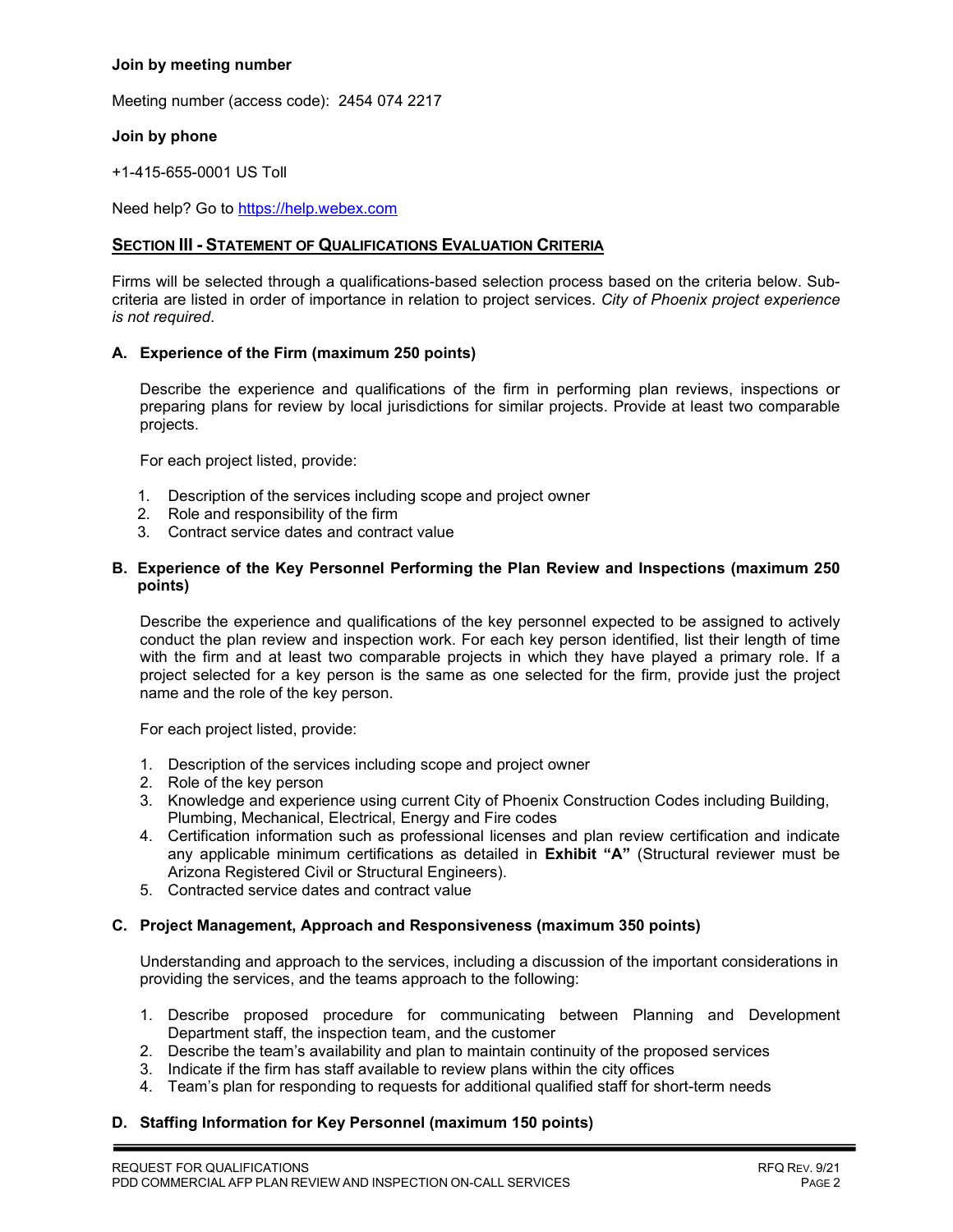Provide the following:

- 1. Organization chart showing key personnel, current professional licenses or certifications
- 2. Identify how many plan reviewers and inspectors will be provided with appropriate certification for each discipline
- 3. Identify the location of the lead firm's principal office and the home office location of key staff on this project.

#### **SECTION IV - SUBMITTAL REQUIREMENTS**

**New Electronic Submittal Process**: Firms interested in this project must submit a Statement of Qualifications (SOQ) electronically through the ProcurePHX online portal.

Submittal requirements are as follows:

 **Vendor Information: All firms must be registered in the City's Vendor Management System prior to submitting a proposal. For new firms, the City will send an email to your firm with a vendor number within two business days of submitting the request. The vendor number should be included on the cover of the SOQ. Information on how to register with the City is available at:** 

<https://www.phoenix.gov/financesite/Pages/EProc-help.aspx>

**If your firm is already registered with the City of Phoenix's ProcurePHX system, please visit**  <https://eprocurement.phoenix.gov/irj/portal> **to login and access the electronic solicitation.**

#### **The product category codes for this RFQ are 925000000 and 906000000 and the RFx number is 6000001205.**

#### **Submittals:**

- Submittals must be uploaded to the ProcurePhx website by the submittal due date and time.
- Submit only one SOQ electronically, in .PDF format only, addressing all evaluation criteria. No hard copies will be accepted.
- Clearly display the firm name, vendor number, project title, and project number on the cover of the SOQ.
- A maximum of **12 pages** is permitted to address all content in the SOQ submittal *(Maximum page limit includes evaluation criteria and all additional content. It does not include information sheet.)*
- Submit electronically the Statement of Qualifications by **12:00 noon, Phoenix time, on Friday, January 28, 2022.**
- Upload one complete version of the SOQ addressing all the criteria. Upload format is .PDF.
- Page size must meet requirements of  $8\frac{1}{2}$ " x 11"
- Font size must not be less than 10 point
- Content count:
	- $\checkmark$  Each side of a page containing evaluation criteria and additional content will be counted toward the maximum page limit noted above.
	- $\checkmark$  Pages that have project photos, charts and/or graphs will be counted towards the maximum page limit noted above.
	- $\checkmark$  Front and back covers, information sheet, Table of Contents pages, and divider (tab) pages **will NOT** be counted toward the maximum page limit noted above, unless they include evaluation criteria and additional content that could be considered by the selection panel.
- **Information Sheet:** Provide an information sheet that includes project title, project number, RFx number, firm name, address, phone number, vendor number, and the name, title, email address and signature of your contact person for the project. Do not include any additional information.
- **Evaluation Criteria:** Address the SOQ evaluation criteria.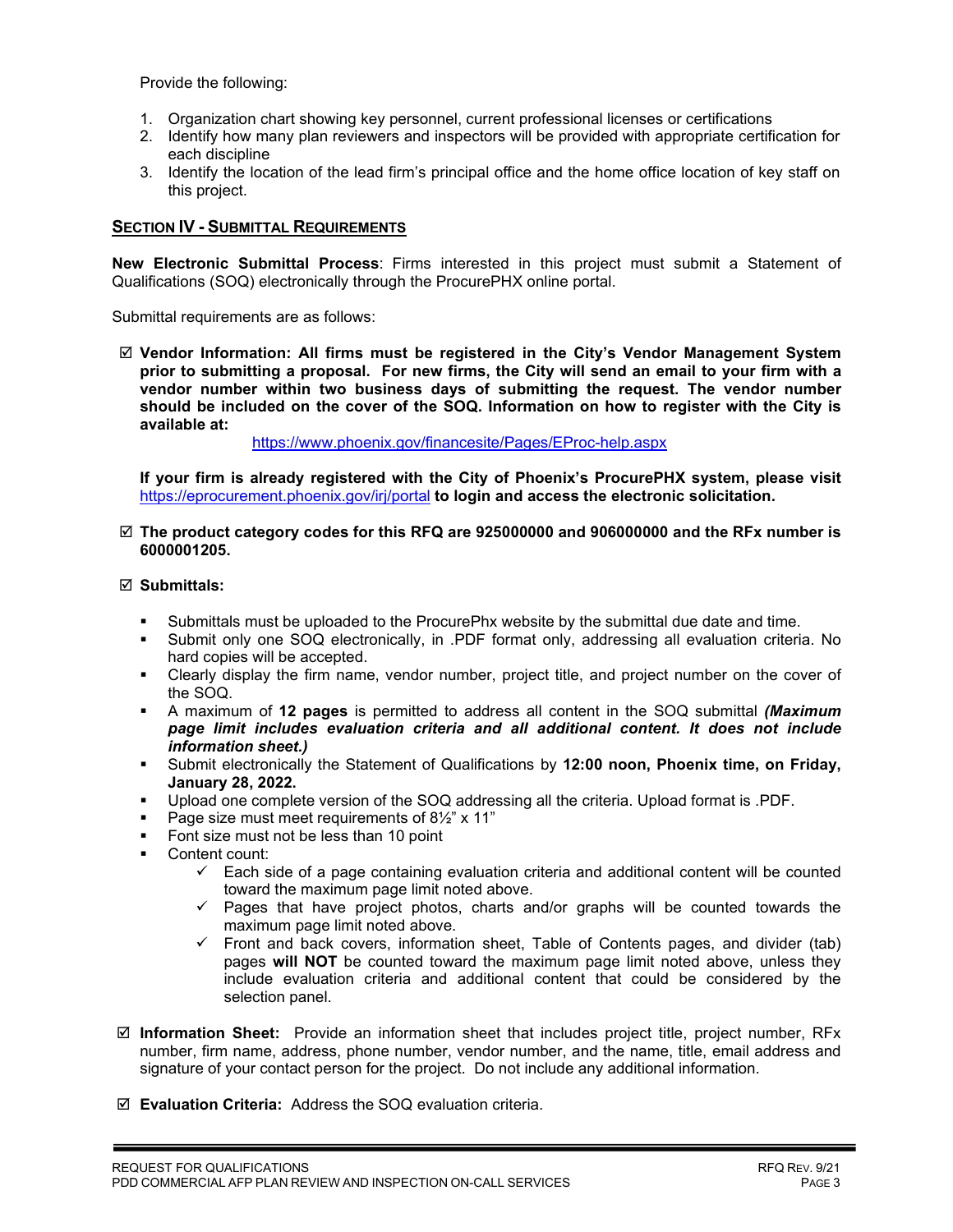**Additional Content:** Resumes and other information may be included (*content shall be included within the permitted maximum page limit*).

**Note: All pages exceeding the specified maximum page limit will be removed from the submittal and not considered in evaluating a submitted SOQ.** 

#### **SECTION V – GROUNDS FOR DISQUALIFICATION**

The following **will be grounds for disqualification,** and will be strictly enforced:

- Failure to submit electronically through the ProcurePHX online portal by the due date and time.
- Violating the "Contact with City Employees" policy contained in this RFQ

#### **SECTION VI - SELECTION PROCESS AND SCHEDULE**

Up to twelve firms will be selected through a qualification-based selection process. Interested firms will submit a SOQ. The firms will be selected through a qualifications-based selection process. A selection panel will evaluate each SOQ per the criteria set forth in Section III above.

The City will select firms based on the SOQs received; no formal interviews will be conducted. The City may conduct a due diligence review on the firms receiving the highest evaluation.

The City expects to create a final list of the firms receiving the highest evaluation for this project. The City will enter into negotiations with the selected firms and execute a contract upon completion of negotiation of fees, contract terms, and City Council approval.

The following tentative schedule has been prepared for this project.

| Pre-submittal meeting         | January 13, 2022 |
|-------------------------------|------------------|
| SOQs due                      | January 28, 2022 |
| <b>Selection Notification</b> | Mid-March 2022   |

If the City is unsuccessful in negotiating a contract with the best-qualified firms, the City may then negotiate with the next most qualified firm until a contract is executed, or the City may decide to terminate the selection process. Once a contract is executed with the successful firm, the procurement is complete.

All submitting firms will be notified of selection outcome for this project. The status of a selection on this project will be posted on the City of Phoenix's "Tabulations, Awards, and Recommendations" website:

#### <http://solicitations.phoenix.gov/awards>

The selected Consultant should expect to comply with the Arizona State Statutes Title 34 and City of Phoenix Design and Construction Procurement's contract provisions.

#### **SECTION VII – GENERAL INFORMATION**

**Citywide Capital Improvement Projects.** Consulting and contractor services supporting the City's Capital Improvement Projects are procured under the authority of the City Engineer, currently located within the Street Transportation Department. Design and Construction Procurement coordinates the citywide consulting and construction contracting procurement processes.

**Changes to Request for Qualifications.** *Any changes to this Request for Qualifications (RFQ) will be in the form of a Notification.* The City of Phoenix shall not be held responsible for any oral instructions. Notifications are available on both the Current Opportunities and ProcurePHX webpage.

*It shall be the responsibility of the registered RFQ holder to determine, prior to the submittal of the Statement of Qualifications, if a Notification has been issued***.** Registered RFQ holders may refer to the web page or call the Contracts Specialist (listed below) to ascertain if a Notification has been issued for this project.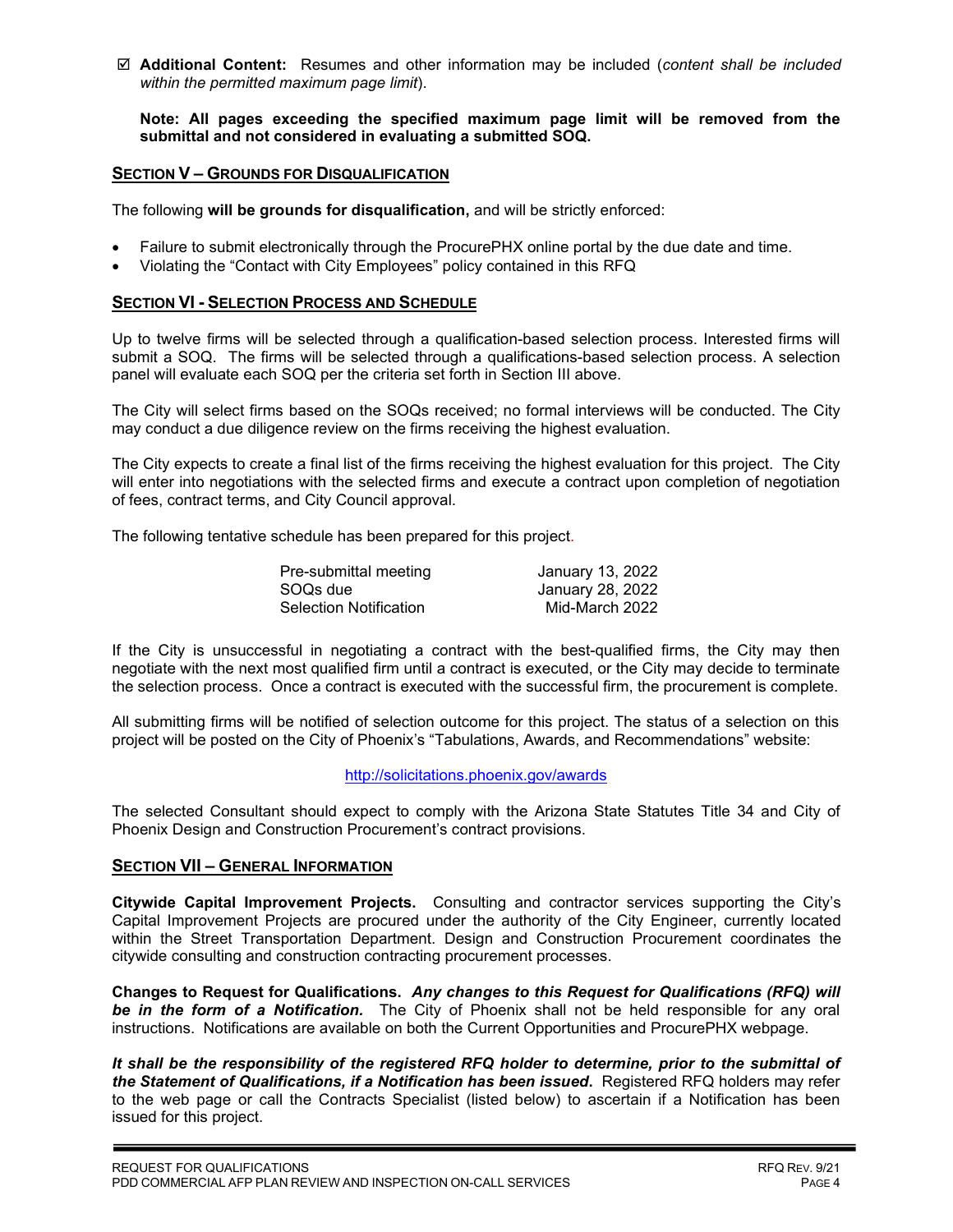**Alternate Format.** For more information or a copy of this publication in an alternate format, contact the Contracts Specialist (listed below) - Voice or TTY 711. Requests will only be honored if made within the first week of the advertising period.

**Release of Project Information.** The City shall provide the release of all public information concerning the project, including selection announcements and contract awards. Those desiring to release information to the public must receive prior written approval from the City.

**City Rights.** The City of Phoenix reserves the right to reject any or all Statements of Qualifications, to waive any informality or irregularity in any Statement of Qualifications received, and to be the sole judge of the merits of the respective Statements of Qualifications received.

**Contact with City Employees.** This policy is intended to create a level playing field for all Proposers, assure that contracts are awarded in public, and protect the integrity of the selection process. **OFFERORS THAT VIOLATE THIS POLICY WILL BE DISQUALIFIED.**

Beginning on the date the RFQ is issued and until the date the contract is awarded or the RFQ withdrawn, all persons or entities that respond to the RFQ, including their authorized employees, agents, representatives, proposed partner(s), subcontractor(s), joint venture(s), member(s), or any of their lobbyists or attorneys (collectively the Proposer), will refrain from any direct or indirect contact with any person (other than the designated Contract Specialist) who may play a part in the selection process, including members of the evaluation panel, the City Manager, Assistant City Manager, Deputy City Managers, Department heads, the Mayor and other members of the Phoenix City Council. As long as the RFQ solicitation is not discussed, Proposers may continue to conduct business with the City and discuss business that is unrelated to this RFQ solicitation with City staff.

Commencing on the date and time a solicitation is published, potential or actual proposers (including their representatives) will only discuss matters associated with the solicitation with the Mayor, any members of City Council, the City Manager, any Deputy City Manager, or any department director directly associated with the solicitation (including in each case their assigned staff, except for the designated procurement officer) at a public meeting, posted under the Arizona Revised Statutes, until the resulting contract(s) are awarded or all offers or responses are rejected and the solicitation is cancelled without any announcement by the procurement officer of the City's intent to reissue the same or a similar solicitation.

Proposers may discuss their proposal or the RFQ solicitation with the Mayor or one or more members of the Phoenix City Council, provided such meetings are scheduled through the Contract Specialist (listed below), conducted in person at 200 W. Washington, Phoenix, Arizona 85003, and are posted as open meetings with the City Clerk at least twenty-four (24) hours prior to the scheduled meetings. The City Clerk will be responsible for posting the meetings. The posted notice shall identify the participants and the subject matter, as well as invite the public to participate.

**Conflict of Interest.** The City reserves the right to disqualify any Proposer on the basis of any real or apparent conflict of interest that is disclosed by the proposal submitted or any other data available to the City. This disqualification is at the sole discretion of the City. Any Proposer submitting a proposal herein waves any right to object now or at any future time, before any body or agency, including but not limited to, the City Council of the City of Phoenix or any court.

**Protest Procedures.** Firms responding to disqualification or a procurement outcome are referred to the Code of the City of Phoenix Chapter 2, Article XII, Section 2-187 to 2-190.4, which governs protest procedures utilized throughout the selection process. The procedures may be reviewed through the City of Phoenix website at:

<http://www.codepublishing.com/az/phoenix/>

A copy of the Protest Policy is also available online at:

<https://www.phoenix.gov/streets/procurement-opportunities>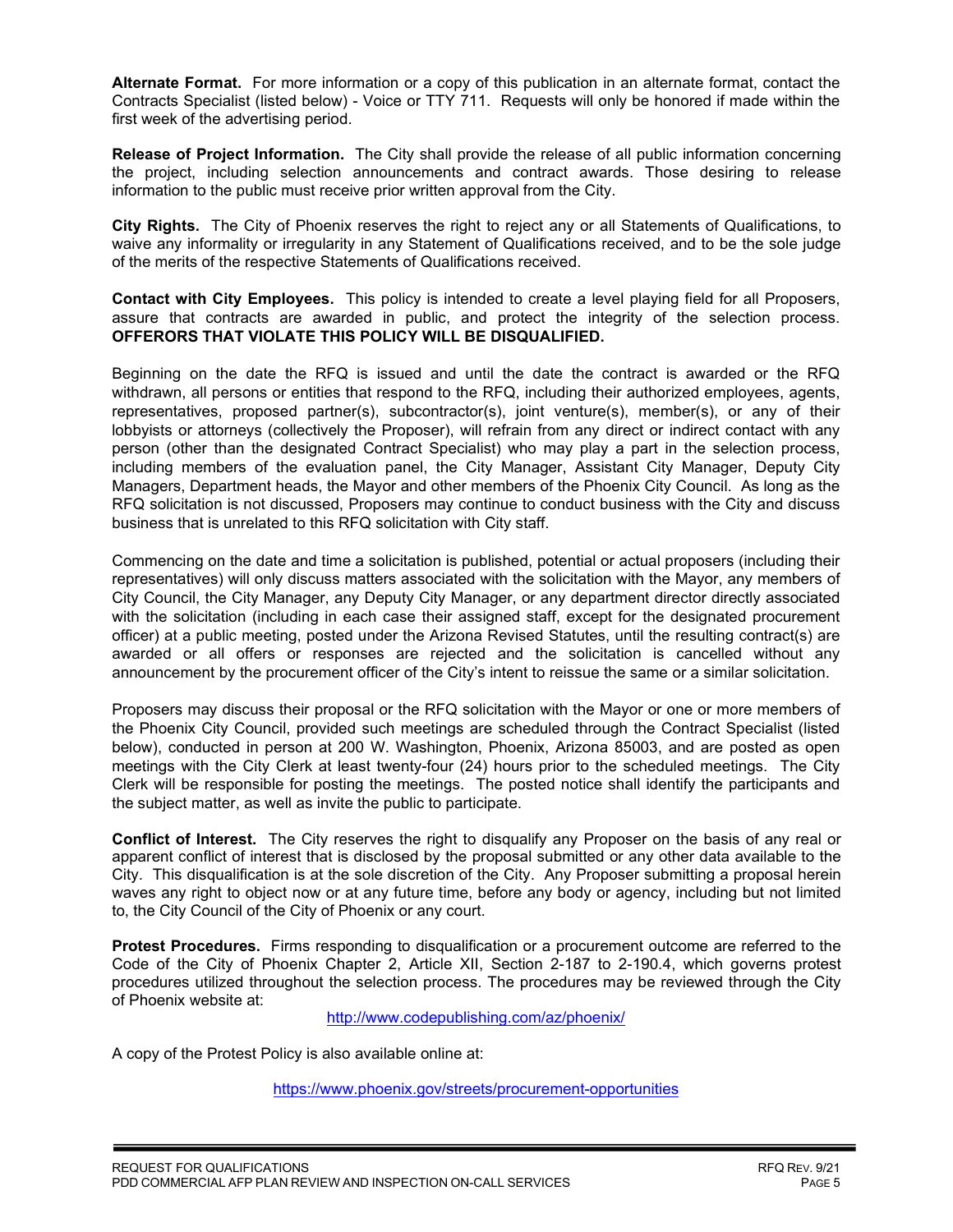**Questions -** Questions pertaining to this selection process or contract issues should be directed to the Contracts Specialist, Annette Perez at (602) 534-1423 or email <u>annette.perez@phoenix.gov</u>.